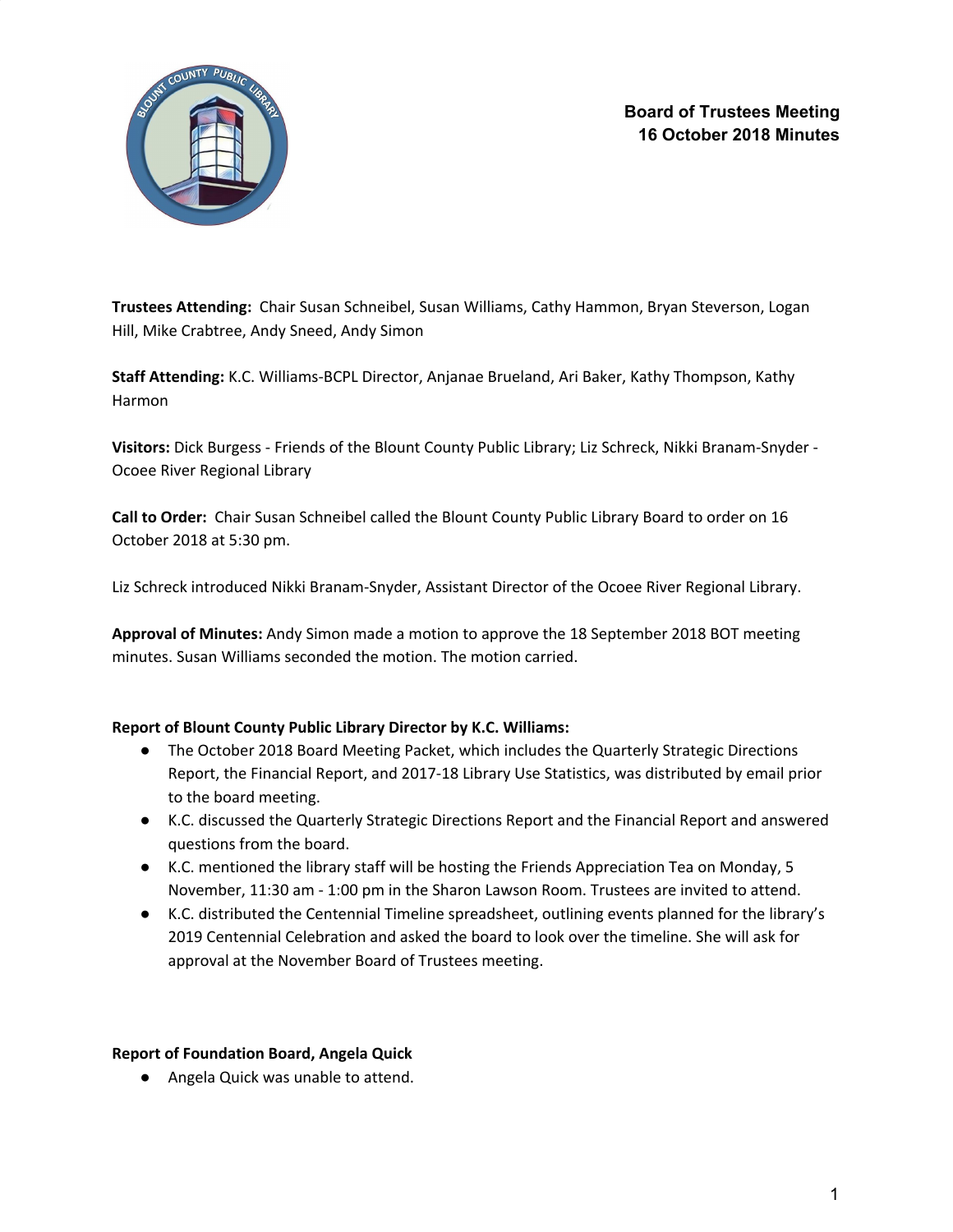## **Board of Trustees Meeting 16 October 2018 Minutes**

#### **Report of Friends of the Library, Dick Burgess**

- Dick Burgess reported the Friends raised over \$14,000 between the September book sale and two book signing sales.
- The Friends will hold a special sale/outreach for Blount County teachers on Saturday, 3 November. Attendance at the sale will be by invitation only.
- The next regular book sale will be 6-8 December 2018.

#### **Report of Ocoee River Regional Library, Liz Schreck or representative**

- Liz Schreck distributed the Public Library Standards Revision, the newly revised Tennessee Standards for Public Libraries in the Regional Library System, and the Trustee Workshop information packet. The READS data report and the Ocoee River Regional Library report were included in the board packet sent by email prior to the meeting.
- Liz discussed the Trustee Workshop, held 28 September in Crossville, TN, upcoming training offered by ORRL, the Public Library Survey deadline, and the READS statistics.
- Liz mentioned the Level 5 Library Director's Summit, sponsored by the Ocoee River Regional Library, will be held on 15 & 16 November in Knoxville, TN.

#### **Old Business**

- Cathy Hammon reported on the next steps for the library capital project and answered questions from the board.
- K.C. and Cathy H. will meet with the Blount County Mayor and the Alcoa and Maryville Mayors to discuss the project next steps on Tuesday, 30 October.
- K.C. discussed plans for the luncheon being held at the library for county commissioners and city council members. The luncheon is scheduled for Friday, 7 December, 11:00 am - 1:00 pm in the Sharon Lawson Room.
- Susan S. and the board discussed *The Daily Times* article related to the FOIA records request.
- The board discussed support for the library shown by the local governments.

#### **New Business**

- K.C. discussed the advocacy talking points that were included in the board packet. K.C. will include new talking points every month.
- Susan S. mentioned the library bi-monthly calendar will continue to be distributed as an insert in The Daily Times.
- The library has contracted with C2RL, Inc. to bid the HVAC repair project. K.C., Jackie Cooper, and Chris Soro met with representatives from interested businesses.